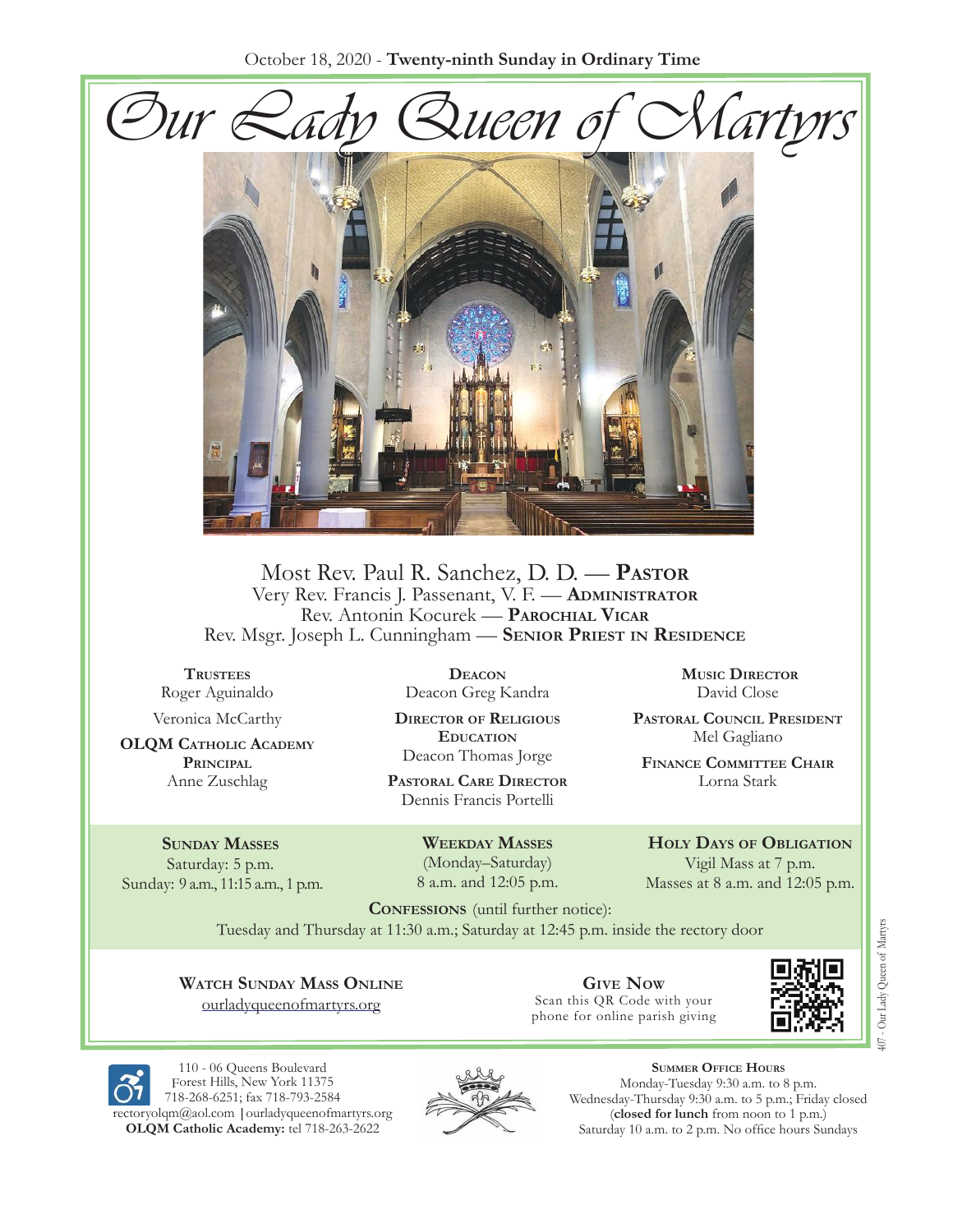# **Masses for the Week**

*Saturday, October 17* **Saint Ignatius of Antioch 8 a.m.** Gabriel Caycedo **12:05 p.m.** Angela and Diego Polito **5 p.m.** Vicent Seminario

*Sunday, October 18* Parishioners of Our Lady Queen of Martyrs

*Monday, October 19* **Saints John de Brébeuf and Isaac Jogues 8 a.m.** Ramon and Felicitas Bagasan **12:05 p.m.** Saint John Paul II

> *Tuesday, October 20* **Saint Paul of the Cross 8 a.m.** Allen Michael **12:05 p.m.** Marie England

*Wednesday, October 21* **8 a.m.** Nicole Ratta **12:05 p.m.** Sister Benigna

# *Thursday, October 22* **Saint John Paul II**

**8 a.m.** Jesus P., Leonida P., Cirico A. Lagrada and other deceased members of the Lagrada family **12:05 p.m.** Faustina Lopez

> *Friday, October 23* **Saint John of Capistrano 8 a.m.** Hubert Etheart **12:05 p.m.** Raymond Henry

*Saturday, October 24* **Saint Anthony Mary Claret 8 a.m.** Dr. Marlon Quidata de Asis **12:05 p.m.** Albert Bevan **5 p.m.** Barbara Hageney

# **Remember Our Sick**

Blanche Aeppli, George Ang, Melanie Ang, Alexander Berardino, Peter Berardino, James Cardone, Jeffrey Carrasquillo, Lily Pe Chua, Shaina Brennan Clemente, Tracy Cuva, Norman Doucette, Carol Drew-Dwyer, Baby Luka Dudashvili, Estrela Feliciano, Pat Gmerek, Sandy Imperante, Victor Kun, Dr. Ajay Lodha, Nancy Martin, Liz Maryon, Marina Mavasheva, Artur Mavashev, Louie Mavashev, John Nikol, Connie Panella, Maureen Piatt, Bonnie Post, Dennis Roberts, Gloria Rodriguez, Dr. Anthony Sarro, Scaturro family, Robert Sorsaia, Frank Soriente, Nick Spaventa, Fr. Radu Titonea, Maria Viesta, Teresa Wong, Brittany Zaita—**and all parishioners currently in nursing homes, hospitals or confined to their homes**

**ABOUT OUR SICK LIST:** Because of space constraints we must periodically update our sick list. Names will be removed after three (3) months, unless our office is notified. Thank you for understanding.

# **Main Events of the Week**

*Tuesday, October 20*

**11:30 a.m.,** *rectory vestibule:* **Confessions** 

**(Please wear a face mask when visiting the rectory)**

*Wednesday, October 21*

**Religious Education on Zoom**

*Thursday, October 22* **11:30 a.m.,** *rectory vestibule:* **Confessions**

### Virtual St. Jude Novena OCTOBER 20-28

Novena prayer is printed on page 6. For those unable to come to church to pray with us, the novena will be posted online so you will be able to participate at any time at home, beginning Tuesday, October 20th through St. Jude's Feast Day of October 28th.

#### **Until Further Notice**

**Weekday Masses**: If attending Mass at 8 a.m. or 12:05 p.m. (Mon-Sat), use the church ramp entrance/exit at Queens Boulevard. Following each Mass the church will be closed.

Private Prayer: For those wanting private prayer time or to light a candle, the church vestibule is open weekdays and Sunday; vestibule entrance is at Ascan Avenue.

**Confessions**: Tuesday and Thursday at 11:30 a.m.; Saturday at 12:45 p.m. inside rectory front door.

# **Remember Our Deceased**

Eva Elsie Crespo Lorraine Dipini

Marlyn Feiten Vida Moreno

#### **We pray for the men and women of our Armed Forces serving in the U.S. and abroad**

Eric Böhm, Sergio Borrero, Thaddeus Buenaventura, Ricardo Cantillo, Bobby DiTroia, Armando Fellin, Andrew Gonzalez, A. Jay James, William (Will) Klos, Michael Le Floch, Louis Mannino, Jean-Marc Moïse, Brian Quinn, Justin Pabse, Adam Rearick, Rodney Ross, McNeely Royal, Victoria Tissler-Bacca, Charles Torres, Jose J. Vaz, Mollie Rae Whitley, William Youssef, Phillip Whitley, Jeff Zabala. **Please pray for all who risk their lives for our safety, including police, fire, corrections and military personnel.**

407 - Our Lady Queen of Martyrs Our Lady  $\overline{407}$ .

WELCOME! If a disability makes it difficult for you to fully participate at Mass or other activities of our parish, contact our **Parish Advocate for Persons with Disabilities**, Karen Mongiello, at [disabilities.olqm@gmail.com](mailto:disabilities.olqm@gmail.com), to make your special needs known.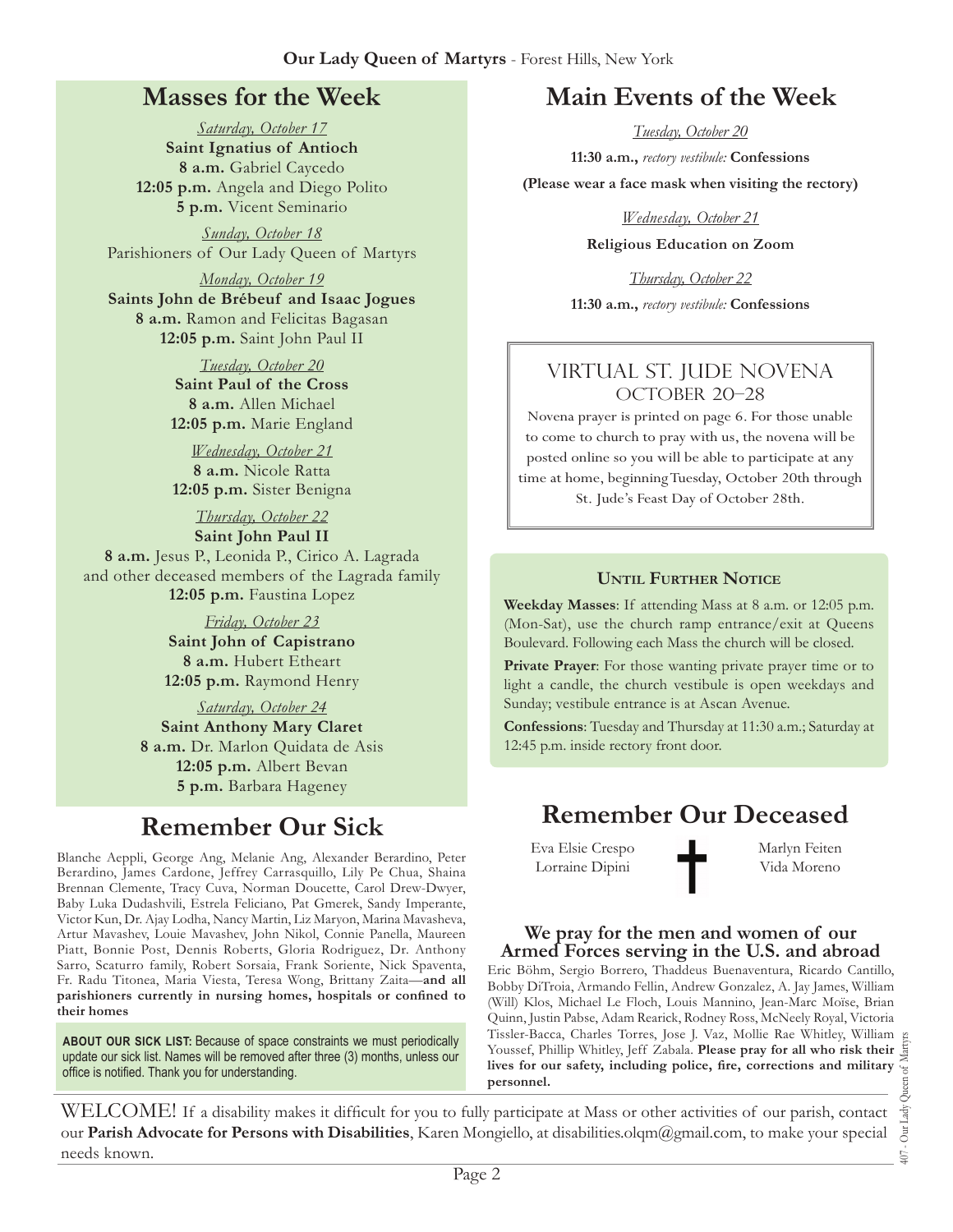# **This Week's Reflection from Catholic Social Teaching**

Forming Consciences Faithful Citizenship *During the eight weeks prior to the national election, the reflections focus on the Church's teachings regarding Forming Consciences for Faithful Citizenship.*

# **Faithful Citizens and the Primacy of Respecting Life**

#### *"The right to life is the first among human rights."—Pope Francis*

**REFLECT**: "Whatever is opposed to life itself, such as any type of murder, genocide, abortion, euthanasia, or willful self-destruction, whatever violates the integrity of the human person,… whatever insults human dignity, such as subhuman living conditions, arbitrary imprisonment, deportation, slavery, prostitution, the selling of women and children; as well as disgraceful working conditions, where people are treated as mere instruments of gain rather than as free and responsible persons; all these things and others like them are infamies indeed.… Moreover, they are a supreme dishonor to the Creator.…

"Unfortunately, this disturbing state of affairs, far from decreasing, is expanding.… Choices once unanimously considered criminal and rejected by the common moral sense are gradually becoming socially acceptable.… The end result of this is tragic: not only is the fact of the destruction of so many human lives still to be born or in their final stage extremely grave and disturbing, but no less grave and disturbing is the fact that conscience itself, darkened as it were by such widespread conditioning, is finding it increasingly difficult to distinguish between good and evil in what concerns the basic value of human life….

"Only respect for life can be the foundation and guarantee of the most precious and essential goods of society, such as democracy and peace. There can be no true democracy without a recognition of every person's dignity.… Nor can there be true peace unless life is defended and promoted." (Evangelium Vitae)

**ACT**: Prepare for the election by learning where our national and local candidates stand on respect for life issues, such as abortion, euthanasia, and conscience protection.

**LEARN**: Visit the USCCB Respect Life website [\(https://](https://bit.ly/3h6U3Ne) [bit.ly/3h6U3Ne](https://bit.ly/3h6U3Ne)) to learn more about the Church's pro-life teachings, the current issues, and what you can do to create a culture of life.

*To learn more about the legislative issues that impact us as Catholics and how you can express your opinions to our elected officials, we also encourage you to sign up for "Action Alerts" from the New York State Catholic Conference at [www.nyscatholic.org/nys-catholic](https://www.nyscatholic.org/nys-catholic-conference-action-center)[conference-action-center](https://www.nyscatholic.org/nys-catholic-conference-action-center).* 

### **Order of Mass Twenty-ninth Sunday in Ordinary Time**

**Entrance** *Missal 545—*"Sing a New Song"

**First Reading***—Isaiah 45:1, 4-6*

**Responsorial Psalm**

*Give the Lord glory and honor.*

SECOND **READING**—1 Thessalonians 1:1-5B

#### **Gospel**

*Matthew 22:15-21*

**Homily**

**Offertory**

"Take Our Bread"

**Communion**

*Missal 350—*"The Supper of the Lord"

**Closing Hymn**

*Missal 524—*"Peace" *Communion is distributed during exit* 

**Watch Sunday Mass Online** 

Video recording of the Sunday Mass at OLQM is viewable at **[ourladyqueenofmartyrs.org](https://ourladyqueenofmartyrs.org)**

**Watch Daily Mass Online** 

Livestreamed from Co-Cathedral of St. Joseph

at **[netny.tv/masses](https://netny.tv/masses/)**

## **Second Collections**

›› Today's second collection is for Pastoral Care. There is also an envelope for World Mission Sunday.

›› Sunday, October 25, the second collection will be for winter fuel. All Souls Mass Remembrance envelopes are also available.

›› Use the blue envelope at any time to contribute to the Parish Endowment Fund. To contribute through our Parish Giving portal online, select Blue Envelope from the pull-down menu: **[ourladyqueenofmartyrs.org/blue-envelope](https://ourladyqueenofmartyrs.org/blue-envelope/)**

›› For **[online Parish Giving](https://ourladyqueenofmartyrs.org/parish-giving/)** technical support, call 866-307-7140, Monday through Friday, 8:30 a.m. to 4:30 p.m.

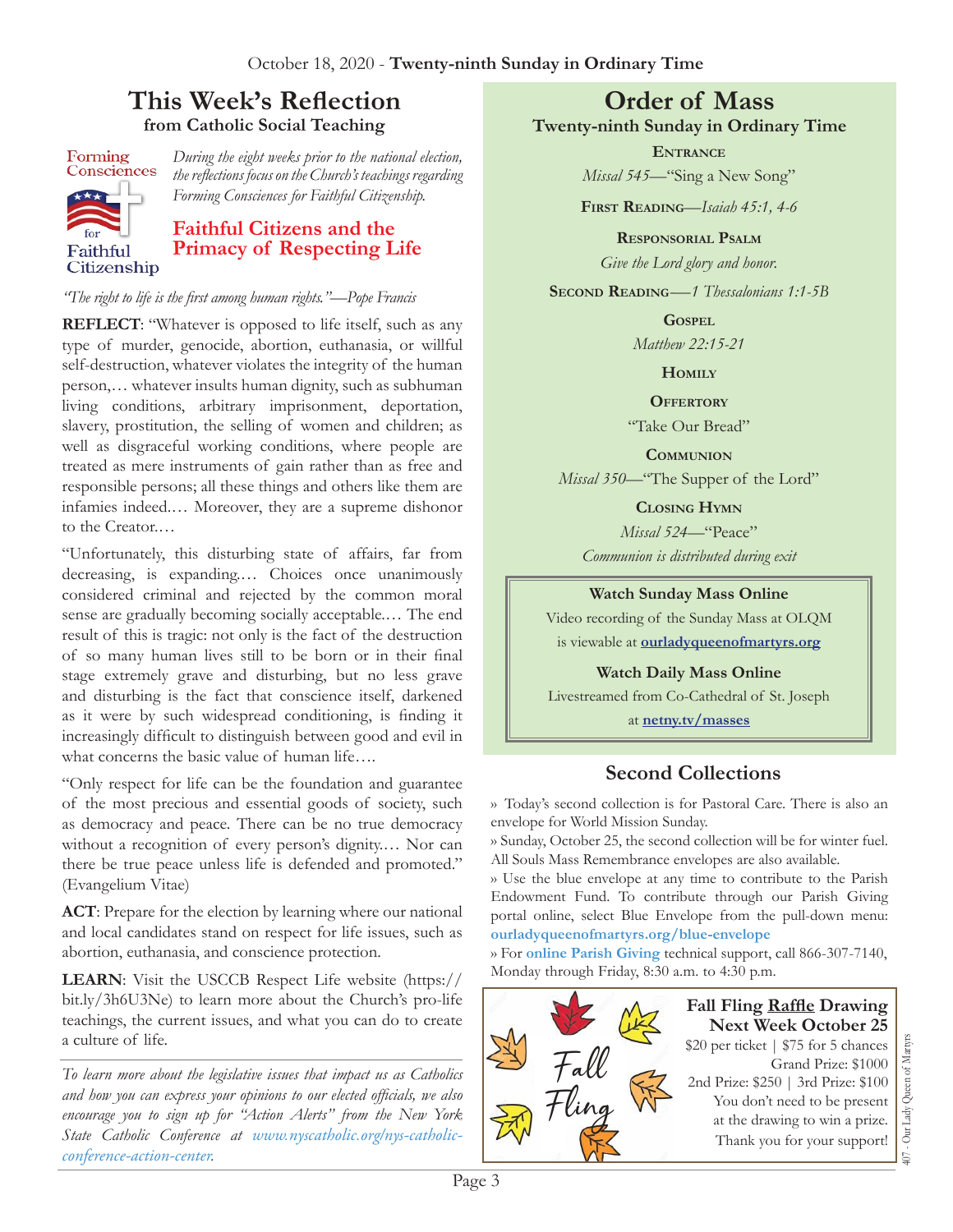# **RCIA**

# **Rite of Christian Initiation of Adults**

#### **Are you interested in becoming Catholic?**

#### **Do you need to complete your Sacraments of Initiation?**

RCIA is the answer to your spiritual needs. Find out more about the parish RCIA program by contacting us at [olqmrcia@gmail.com](mailto:olqmrcia@gmail.com) OR call us at 718-268-6251, ext. 27, and leave a message. All emails and calls will receive a response.



**BEREAVEMENT** at OLQM

Bereavement services have resumed via Zoom meetings for parishioners of OLQM. For further meeting details, please email Commissioned Lay Pastoral Leader Yorke Mizelle ([ymizelle@gmail.com](mailto:ymizelle@gmail.com)).

# Faith Sharing on Zoom **Are you looking to explore the Bible with others?**

You may be interested in (1) Sunday Morning Bible Study, 10–11AM, discussing St. John's Gospel. To join, contact Noila Johnson: [noilas@hotmail.com](mailto:noilas@hotmail.com). (2) Tuesday Evening Through the Word sessions, 6:30–8PM. To join this program, contact Joseph Terry: [josephterry@gmail.com](mailto:josephterry@gmail.com).



"The Church is on mission in the world. Faith in Jesus Christ enables to us see all things in their proper perspective, as we view the world with God's own eyes and heart."—*Pope Francis* 

Today's second collection is for World Mission Sunday. Just like Jesus, the greatest evangelizer, we are called to help spread the word of God. We encourage you to give generously to help others in their missionary work around the world!

# **CATHOLIC HIGH SCHOOL OPEN HOUSES**

**St. John's Preparatory School** (21-21 Crescent St., Astoria, coed). **Sat. Oct. 17, 11:30 a.m. to 4:30 p.m. Sun. Oct.18, noon to 5 p.m.** By appointment only. <www.stjohnsprepschool.org>.

**Holy Cross High School** (26-20 Francis Lewis Blvd, Flushing, coed). **Sun. Oct. 18**, **noon to 4 p.m.** RSVP at <www.holycrosshs.org>or contact Mrs. Andrea Aloi [\(admissions@holycrosshs.org;](mailto:admissions@holycrosshs.org) 718-886-7250 ext. 524).

**Cathedral Preparatory School and Seminary** (56-25 92nd St., Elmhurst, for boys). **Sun. Oct. 25, in-person tours at 11:30 a.m., 12:30 p.m., 1:30 p.m.** Contact Phil Franco ([pfranco@cathedralprep.org](mailto:pfranco@cathedralprep.org); 718-592-6800).

# **Jeremiah Project**

This high school and college discernment group for young men will be meeting on **Fri., Oct. 23 at 5–7:30 p.m. at Cathedral Preparatory School and Seminary** (Elmhurst). Experience Christ through fraternity and prayer. Register by email [cdost@diobrook.org](mailto:cdost@diobrook.org) or call 718-827-2454.



# **New Book by Deacon Greg Kandra: The Busy Person's Guide to an Extraordinary Life**

Deacon Greg will have a **limited number of signed copies** of his newest book available in the rectory this week. Discounted price is \$10 (regular list price is \$14.95). Exact bills or checks only will be accepted. Please call ahead if possible to inquire on quantities.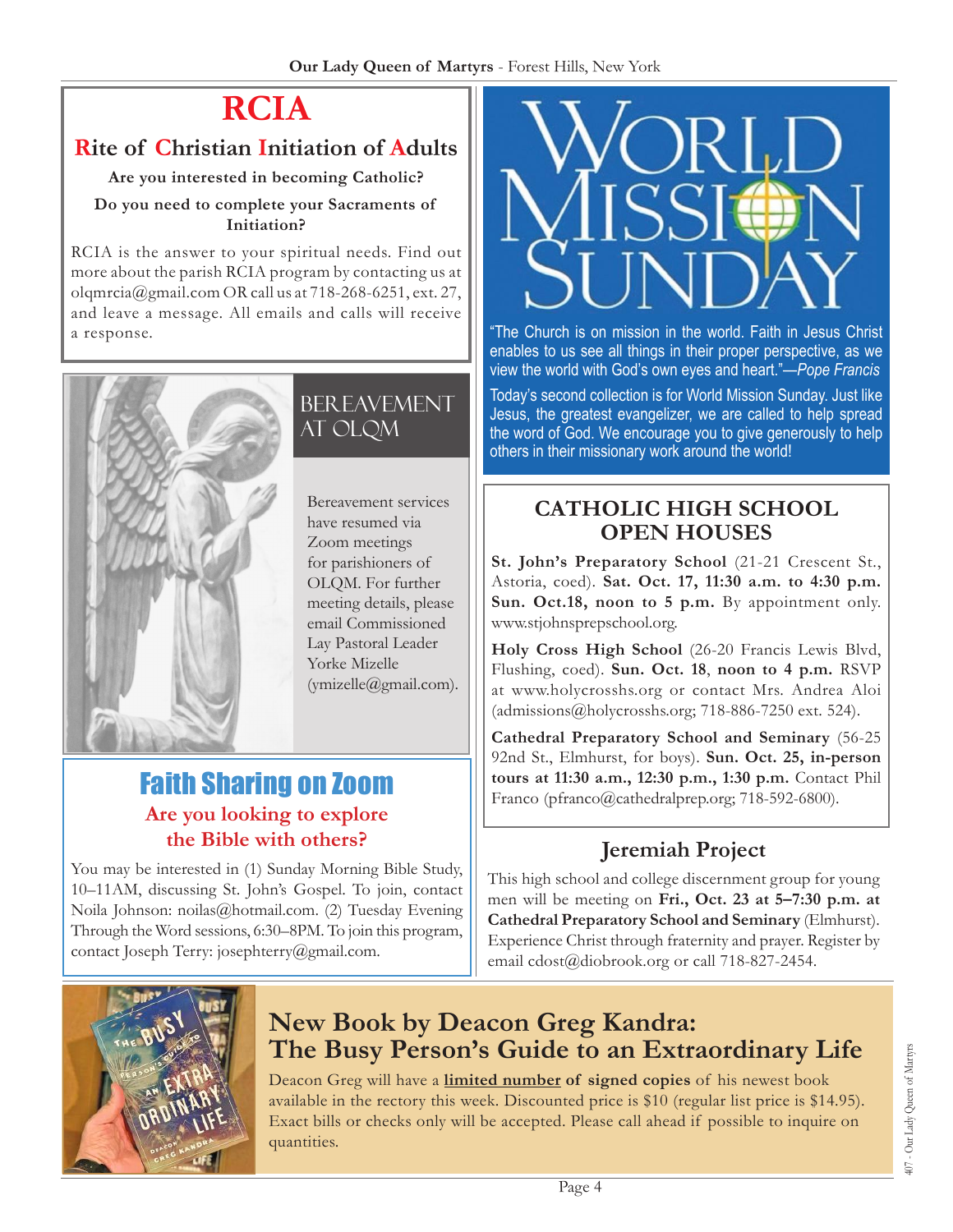# **A Word from Bishop Sanchez: New Capacity Restrictions at Mass**

Governor Cuomo issued a new COVID mandate that requires us to limit attendance at our Masses to 25 people. We and the entire Diocese of Brooklyn feel that the religious freedom of our parishioners is being unfairly attacked. For this reason, the Diocese of Brooklyn filed a lawsuit to protest the mandate.

I understand that we are still required to limit attendance for this weekend once again. Please be aware that:

- 25 people will be admitted to each Mass in the Church.
- An additional 25 people will be admitted to worship services offered at the same time in the convent chapel.
- If you are unable to attend Mass, please participate in the videotaped Mass that will be available on the parish website (**[ourladyqueenofmartyrs.org](https://ourladyqueenofmartyrs.org)**) on Sunday morning.

We will be offering Mass at these times:

- Saturday (Vigil) at 5 p.m.
- Sunday at 9 a.m., 11:15 a.m., and 1 p.m.

#### **CALL TO ACTION**

If you would like to express your displeasure with the governor's decision, please go to Governor Cuomo's website (**[governor.ny.gov](https://www.governor.ny.gov/)**), which will explain how you can call or email or write him. Your message to Governor Cuomo could be as follows:

Governor Cuomo,

I feel strongly that your recent mandate of Wednesday, October 8, 2020, regarding COVID-19 unfairly attacks my religious freedom to worship in my local Catholic Church. My Church follows the safety protocols. Since my Church seats 900 people, I feel that 150 people can safely socially distance and worship together in that large a space.

I ask that you take this information into consideration.

Sincerely, [Your Name and Signature]

May God continue to watch over you! Bishop Paul Sanchez, Pastor

*"GIVE TO GOD WHAT IS GOD'S."* You belong to Christ and Christ is God's!

How will you respond to so great a love? Is He asking you to follow Him by serving in the priesthood or consecrated life? Contact the Vocation Office at 718-827-2454 or email: [vocations@diobrook.org](mailto:vocations@diobrook.org).

> **BY EMAIL** Rectory Office: rectoryolqm@aol.com Pastor's Office: pastorolqm@aol.com Administrator's Office: admn.olqm@yahoo.com Bulletin Subjects: olqmcomm@aol.com OLQM Catholic Academy info@olqmca.org Pastoral Care Office: dfport@gmail.com

Religious Education Office: olqmreled@gmail.com

RCIA Office: olqmrcia@gmail.com Deacon Greg Kandra: dcngreg@gmail.com Disabilities Advocate: disabilities.olqm@gmail.com

## **KEEP UP YOUR INCREASED SUPPORT**

# **Weekly Collections: October 4**

| 1st Collection                             | \$4,728.00  |
|--------------------------------------------|-------------|
| 2nd Collection (Parish Youth programs)     | 860.00      |
| 2nd Collection (Academy bldg. maintenance) | 788.00      |
| In-Church Subtotal (577 attending)         | 6,376.00    |
| Mail In/Lobby Box                          | 2,791.12    |
| Catch-Up Envelope (mailed)                 | 2,000.00    |
| In-Church Total                            | 11, 167. 12 |
| Online Parish Giving                       | 5,192.00    |
| <b>TOTAL (Online &amp; In Church)</b>      | 16,359.12   |
| Weekly Income Need*                        | 21,250.00   |
| Surplus/(Deficit)                          | (4,890.88)  |

\* Amount needed weekly to meet church expenses. Totals do not reflect other income sources. Our goal is to cover parish expenses through higher first collections to ensure a fiscally sound position, without having to depend on less reliable income streams.

> *Please remember the Roman Catholic Church of Our Lady Queen of Martyrs in your will and estate planning. Contact Bishop Sanchez or Father Passenant at 718-268-6251.*

# **Contact Us**

#### **BY TELEPHONE** Rectory Office: 718-268-6251

Emergency (last rites) 718-810-9788 (after office hours)

OLQM Catholic Academy: 718-263-2622

Religious Education Office: 718-263-0907

RCIA Office: 718-268-6251, ext. 27

OLQM Charity Outreach: 718-268-6251, ext. 43

#### **ONLINE** Website:

www.ourladyqueenofmartyrs.org

Facebook, Twitter and Instagram: @OLQMChurch

OLQM Catholic Academy: www.olqmca.org